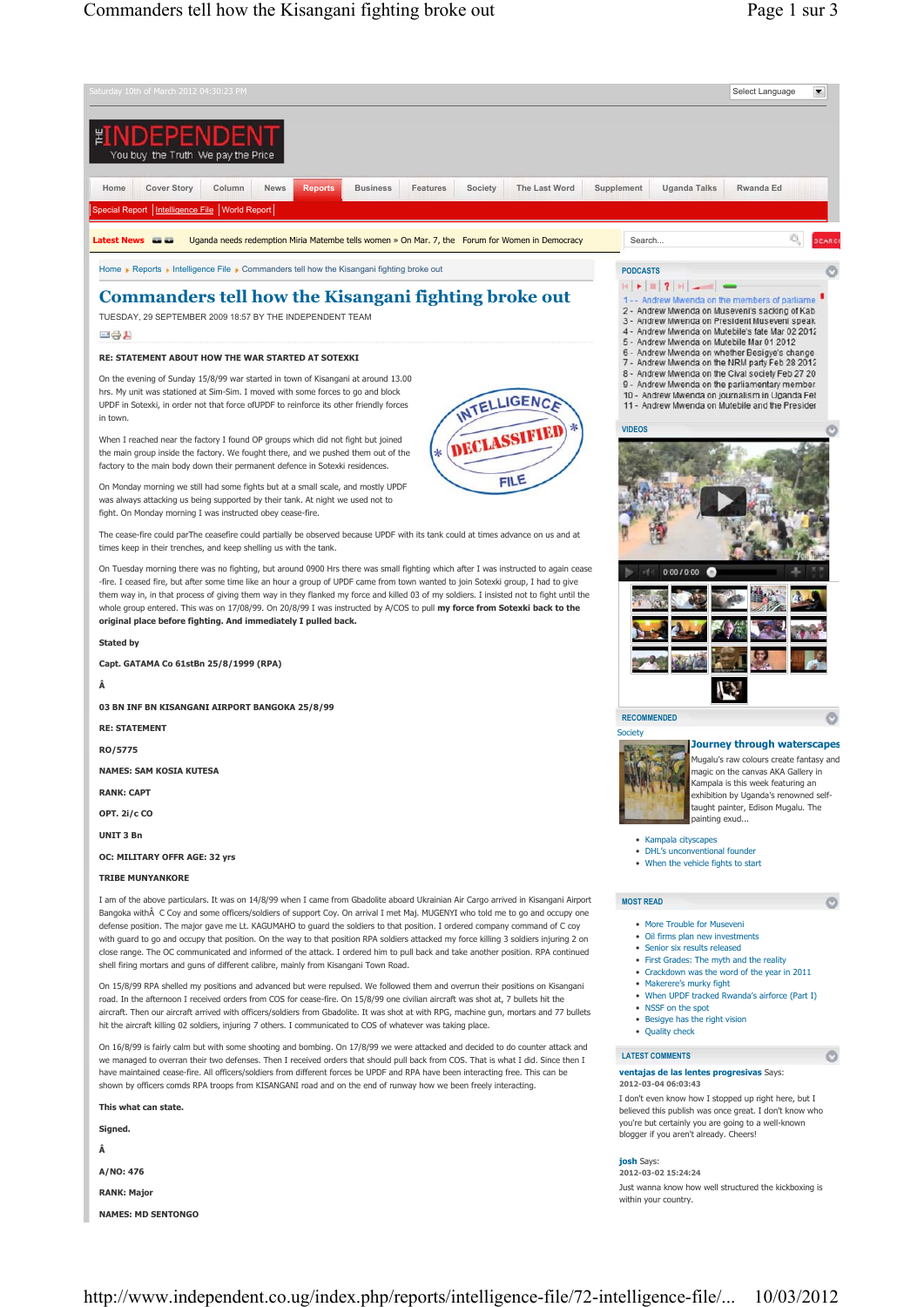

**Cover**: Why is Bujagali power expensive? Experts allege importation of faulty turbines. Is investors denial enough?

**Yes No**

> **News Analysis**: My baby died at Mulago.

**Business**: Saving Mutebile, calming markets.

http://www.independent.co.ug/index.php/reports/intelligence-file/72-intelligence-file/... 10/03/2012